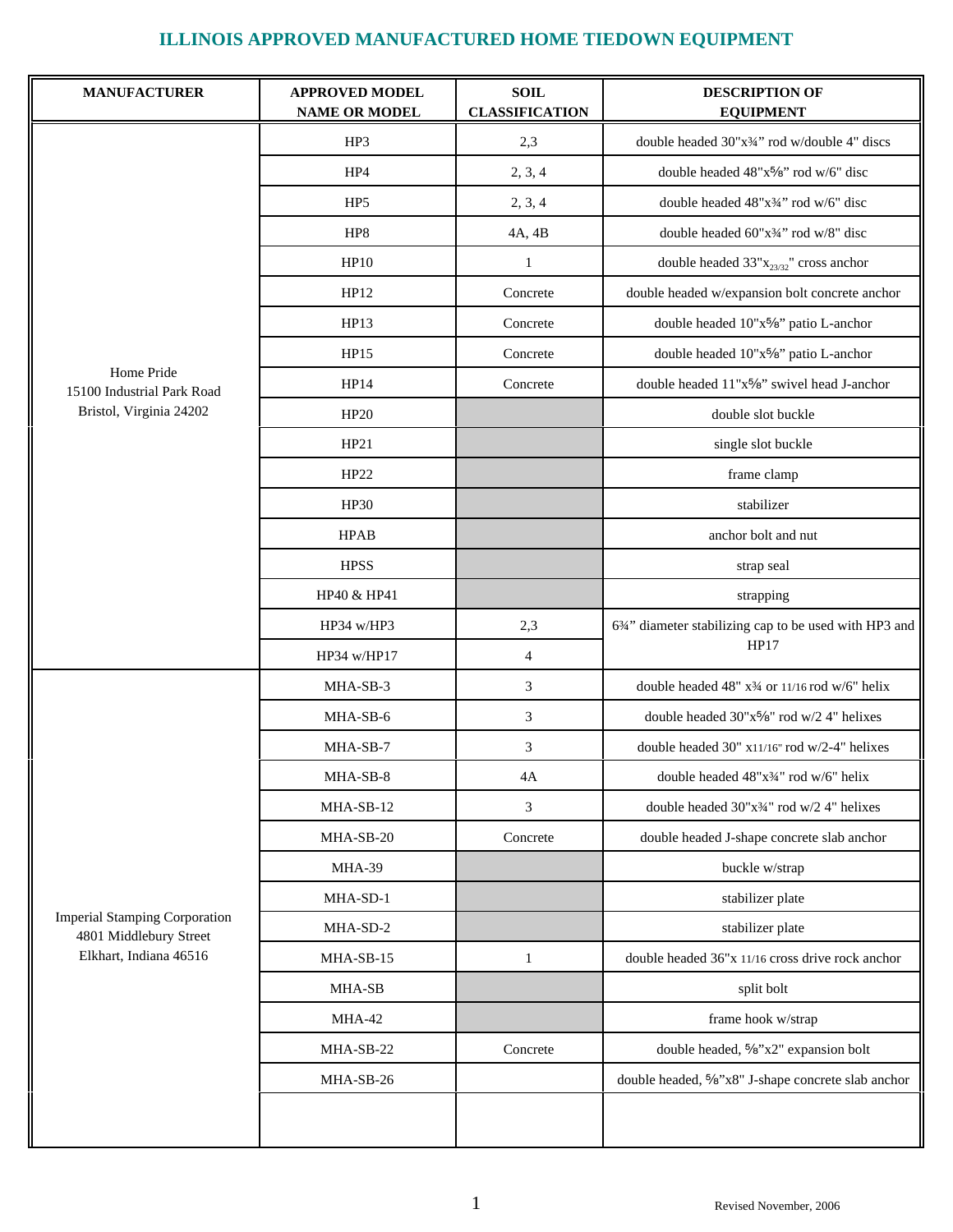| <b>MANUFACTURER</b>                                                           | <b>APPROVED MODEL</b><br><b>NAME OR MODEL</b>                          |                                         | <b>SOIL</b><br><b>CLASSIFICATION</b> | <b>DESCRIPTION OF</b><br><b>EQUIPMENT</b>                                     |
|-------------------------------------------------------------------------------|------------------------------------------------------------------------|-----------------------------------------|--------------------------------------|-------------------------------------------------------------------------------|
|                                                                               | Spade Anchor w/stabilizer<br>plate & Strong Arm Brace<br><b>System</b> |                                         | 4B                                   |                                                                               |
| JM Products, Inc.<br>680 County Road, 1025 East<br>Toledo, IL 62468           | $JM5-D$                                                                |                                         |                                      | 5" spade anchor w/pivoting foot and stationary plate<br>7/8"x43" threaded rod |
|                                                                               | JMAH78                                                                 |                                         |                                      | 7/8" Threaded nut 2 bolt anchor head                                          |
|                                                                               | <b>JM12S</b>                                                           |                                         |                                      | 12"x12" stabilizer plate                                                      |
|                                                                               | <b>JMC</b>                                                             |                                         |                                      | stabilizer plate cap                                                          |
|                                                                               | <b>Strong Arm Brace System</b><br>(JMSAC)                              |                                         |                                      |                                                                               |
|                                                                               | SA1                                                                    |                                         |                                      | 11/4"x35" Square tube 11 gage wall Strong Arm Brace                           |
|                                                                               | SA <sub>2</sub>                                                        |                                         |                                      | 11/2"x35" square tube .105 wall Strong Arm Brace                              |
|                                                                               | JMSA3                                                                  |                                         |                                      | $_{3/16}$ " bent plate Strong Arm Brace connector                             |
|                                                                               | SA4                                                                    |                                         |                                      | 1/4" bent plate frame connector                                               |
|                                                                               | <b>MARK</b>                                                            | <b>MODE</b><br>L                        |                                      |                                                                               |
|                                                                               | MMA-2                                                                  | 650-<br>$DH^{5/8}$                      | 2, 3, 4                              | double headed 50"x5/8" rod w/6"disc                                           |
| Minute Man Products, Inc.<br>305 West King Street<br>East Flat Rock, NC 28726 | MMA-4                                                                  | 650-<br>DH3/4                           | 2, 3, 4                              | double headed 50"x34" rod w/6"disc                                            |
|                                                                               | MMA-38                                                                 | 650-<br>$DH_{11/16}$                    | 2, 3, 4                              | double headed $50"\mathrm{x_{11/16}}"$ rod w/6"disc                           |
|                                                                               | $MMA-40$                                                               | 636-<br>DH <sup>5</sup> /8              | 2, 3, 4                              | double headed 36"x5%" rod w/6"disc                                            |
|                                                                               | <b>MMA-28</b>                                                          | 636-<br>DH <sup>3</sup> / <sub>4</sub>  | 2, 3, 4                              | double headed $36"x\frac{3}{4}$ " rod w/6" disc                               |
|                                                                               | $MMA-30$                                                               | 4430-<br>$DH^{5/8}$                     | $\overline{c}$                       | double headed 30"x5%" rod w/double 4"disc                                     |
|                                                                               | MMA-36                                                                 | 4430-<br>$DH_{11/16}$                   | $\overline{c}$                       | double headed $30"x_{11/16"}$ rod w/double 4"disc                             |
|                                                                               | MMA-6                                                                  | 4430-<br>DH <sup>3</sup> / <sub>4</sub> | $\overline{c}$                       | double headed 30"x <sup>3</sup> / <sub>4</sub> " rod w/double 4"disc          |
|                                                                               | $MMA-35$                                                               | 36-XDH                                  | $\mathbf{1}$                         | double headed 36" cross drive anchor                                          |
|                                                                               | $MMA-8$                                                                | 48-XDH                                  | 1                                    | double headed 48" cross drive anchor                                          |
|                                                                               | MMA-52                                                                 | 4636-<br>DH <sup>3</sup> / <sub>4</sub> | 2, 3, 4                              | double headed $36"x34"$ rod, $4 \& 6"$ disc                                   |
|                                                                               | MMA-92                                                                 | 4430-<br>EZDH3⁄4                        | 2, 3                                 | double headed 30"x34" rod, double 4" disc EZ anchor                           |
|                                                                               | MMA-SDA2<br>MMA-SD2                                                    |                                         |                                      | stabilizers                                                                   |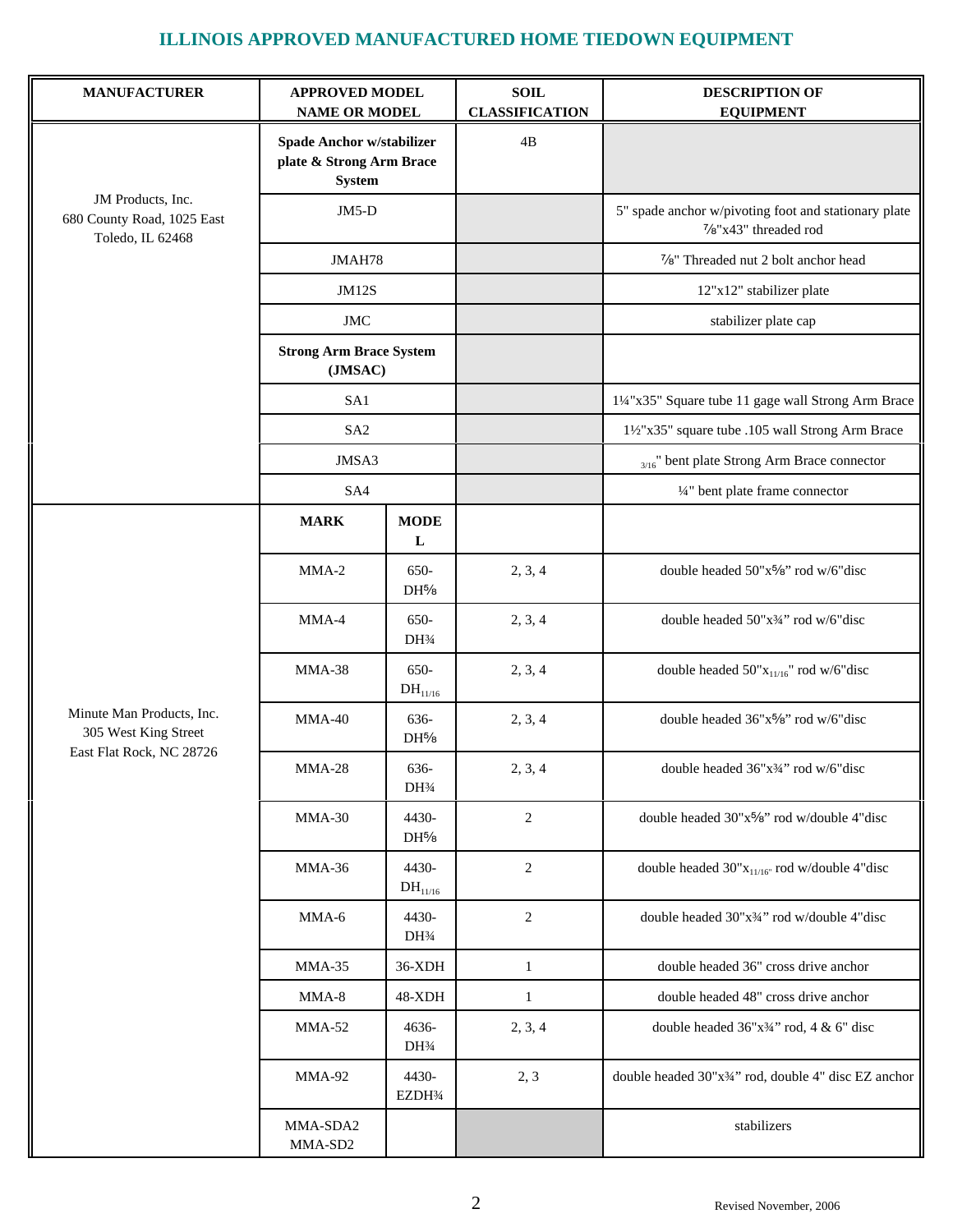| <b>MANUFACTURER</b>                                                               | <b>APPROVED MODEL</b><br><b>NAME OR MODEL</b>                                                  |                                                 | <b>SOIL</b><br><b>CLASSIFICATION</b> | <b>DESCRIPTION OF</b><br><b>EQUIPMENT</b>                                                                                                     |  |
|-----------------------------------------------------------------------------------|------------------------------------------------------------------------------------------------|-------------------------------------------------|--------------------------------------|-----------------------------------------------------------------------------------------------------------------------------------------------|--|
|                                                                                   | $MMA-29$                                                                                       | FCIIW/S<br>FCIW/S                               |                                      | frame clamp w/strap                                                                                                                           |  |
|                                                                                   | $MMA-32$                                                                                       | BUC/W<br>S                                      |                                      | buckle w/strap                                                                                                                                |  |
|                                                                                   | <b>MMA</b>                                                                                     | <b>SBN</b>                                      |                                      | strap, bolt and nut                                                                                                                           |  |
|                                                                                   | $MMA-14$                                                                                       | $210-$<br>PDH                                   | Concrete                             | double headed L-shaped concrete slab anchor                                                                                                   |  |
|                                                                                   | $MMA-42$                                                                                       | $210$ -JDH                                      | Concrete                             | double headed J-shaped concrete slab anchor                                                                                                   |  |
|                                                                                   | $MMA-18$                                                                                       | <b>THDHL</b><br>S                               | Concrete                             | double headed w/expansion bolt concrete anchor                                                                                                |  |
|                                                                                   |                                                                                                | <b>THDH</b>                                     | Concrete                             | %" all thread bolt & nut                                                                                                                      |  |
|                                                                                   | NC <sub>1</sub>                                                                                |                                                 | 3,4                                  | Nu-Concept Stabilizing Cap-6" diameter cap that<br>attaches to the anchor head w/1/4" grade 5 bolt or pin                                     |  |
|                                                                                   |                                                                                                |                                                 |                                      | Longitudinal and Lateral Bracing System (MMA LLBS Foundation System)<br>(Ground Application Only, Class 2, 3, and 4 (w/16" drive rods) Soils) |  |
|                                                                                   | MMA SD3                                                                                        |                                                 |                                      | 20" pier pad                                                                                                                                  |  |
|                                                                                   | <b>MMALLB</b>                                                                                  |                                                 |                                      | lateral adjustable brace tube w/beam clamp, 14 gauge, 11/2 square tube                                                                        |  |
|                                                                                   | LB 60 T<br>$LB$ 60 $B$                                                                         |                                                 |                                      | lateral adjustable brace tube, 14 gauge, 11/2 square tube                                                                                     |  |
|                                                                                   | LB 72 T<br>LB 72 B                                                                             |                                                 |                                      | lateral adjustable brace tube, 14 gauge, 11/2 square tube                                                                                     |  |
|                                                                                   | $\mathbf{MMLBC}$                                                                               |                                                 |                                      | beam clamp                                                                                                                                    |  |
|                                                                                   | <b>MMLBT</b>                                                                                   | brace tube 16 gauge, $1\frac{1}{2}$ square tube |                                      |                                                                                                                                               |  |
|                                                                                   | Longitudinal and Lateral Bracing System (MMA LLBS Foundation System)<br>(Concrete Application) |                                                 |                                      |                                                                                                                                               |  |
|                                                                                   | <b>MMCFW</b>                                                                                   |                                                 | concrete anchor flange(wet set)      |                                                                                                                                               |  |
|                                                                                   | <b>MMCAF</b>                                                                                   |                                                 |                                      | concrete anchor flange w/%"x3" sleeve anchors(dry set)                                                                                        |  |
|                                                                                   | OT3044AP                                                                                       |                                                 | 2, 3                                 | $5/8$ "x30" double headed anchor w/2 - 4"<br>helix                                                                                            |  |
| Oliver Technologies, Inc.<br>467 Swan Avenue<br>P.O. Box 9<br>Hohenwald, TN 38462 | OT3044BP                                                                                       |                                                 | 2, 3                                 | $34"x30"$ double headed anchor w/2 - 4"<br>helix                                                                                              |  |
|                                                                                   | OT3646BP                                                                                       |                                                 | 2, 3, 4                              | $\frac{3}{4}$ "x36" double headed anchor w/4 & 6"<br>helix                                                                                    |  |
|                                                                                   | OT486AP                                                                                        |                                                 | 2, 3, 4                              | 5/8"x48" double headed anchor w/6"<br>helix                                                                                                   |  |
|                                                                                   | OT486BP                                                                                        |                                                 | 2, 3, 4                              | 3/4"x48" double headed anchor w/6"<br>helix                                                                                                   |  |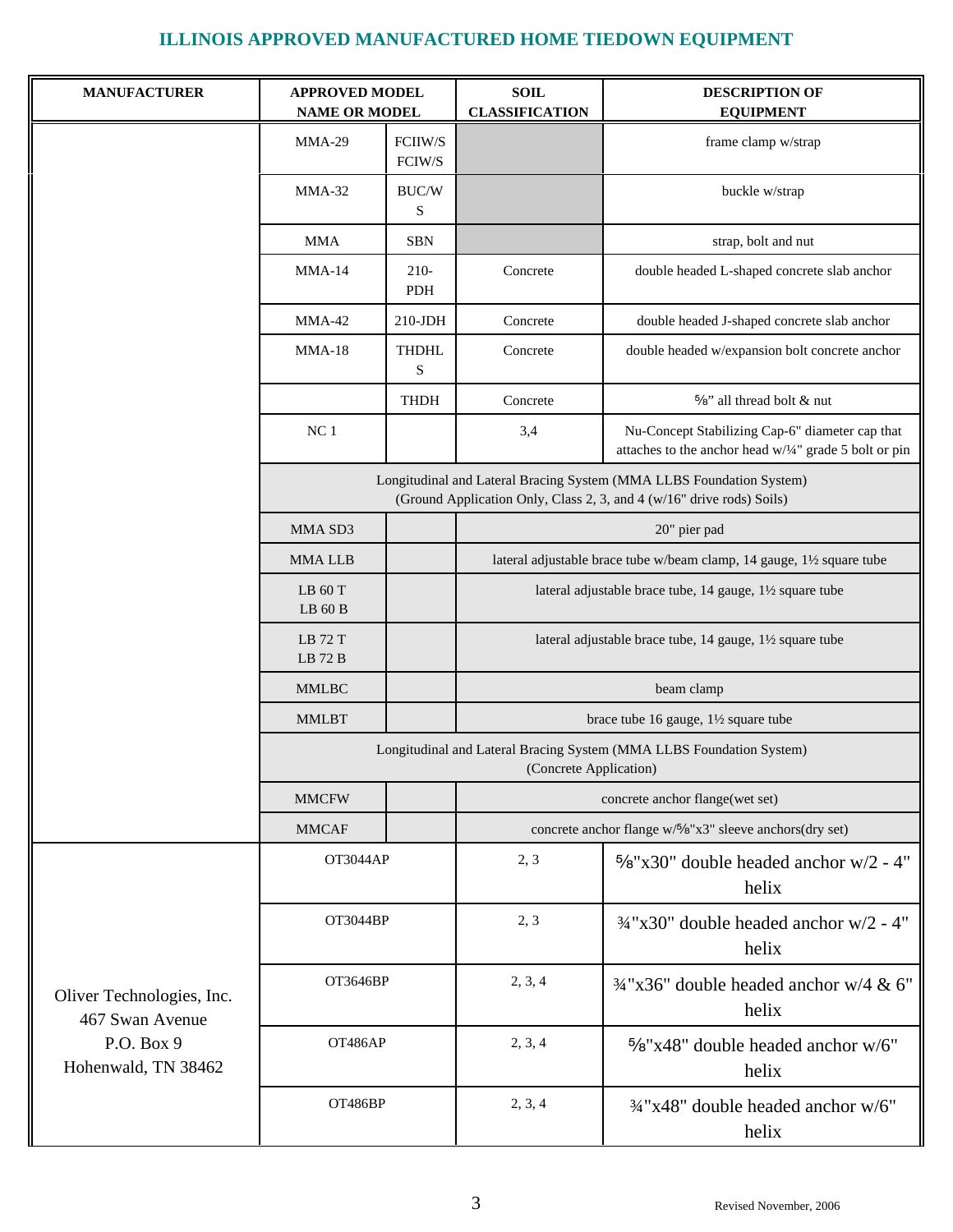| <b>MANUFACTURER</b> | <b>APPROVED MODEL</b><br><b>NAME OR MODEL</b>                                                                                                                                                                                                                                                                                                                                                                                                                                                                                                          | <b>SOIL</b><br><b>CLASSIFICATION</b>                                                                                                                                                                                                                                                                                                                                                                                                                                                                                                                                                                                                                                                                                                                                                                                                                                                                                                                                                                                                                                                                                                                      | <b>DESCRIPTION OF</b><br><b>EQUIPMENT</b>                               |
|---------------------|--------------------------------------------------------------------------------------------------------------------------------------------------------------------------------------------------------------------------------------------------------------------------------------------------------------------------------------------------------------------------------------------------------------------------------------------------------------------------------------------------------------------------------------------------------|-----------------------------------------------------------------------------------------------------------------------------------------------------------------------------------------------------------------------------------------------------------------------------------------------------------------------------------------------------------------------------------------------------------------------------------------------------------------------------------------------------------------------------------------------------------------------------------------------------------------------------------------------------------------------------------------------------------------------------------------------------------------------------------------------------------------------------------------------------------------------------------------------------------------------------------------------------------------------------------------------------------------------------------------------------------------------------------------------------------------------------------------------------------|-------------------------------------------------------------------------|
|                     | OTCAP1                                                                                                                                                                                                                                                                                                                                                                                                                                                                                                                                                 | 3                                                                                                                                                                                                                                                                                                                                                                                                                                                                                                                                                                                                                                                                                                                                                                                                                                                                                                                                                                                                                                                                                                                                                         | 6" self aligning compression cap-<br>stabilizer                         |
|                     | OTMSP2                                                                                                                                                                                                                                                                                                                                                                                                                                                                                                                                                 | 2, 3, 4                                                                                                                                                                                                                                                                                                                                                                                                                                                                                                                                                                                                                                                                                                                                                                                                                                                                                                                                                                                                                                                                                                                                                   | 12"x12" stabilizer plate                                                |
|                     | OT36CDP                                                                                                                                                                                                                                                                                                                                                                                                                                                                                                                                                | Rock                                                                                                                                                                                                                                                                                                                                                                                                                                                                                                                                                                                                                                                                                                                                                                                                                                                                                                                                                                                                                                                                                                                                                      | $\frac{5}{8}$ "x6" rod & 2-3/4"x36" rods for cross<br>drive rock anchor |
|                     | <b>OTCADP</b>                                                                                                                                                                                                                                                                                                                                                                                                                                                                                                                                          | Concrete                                                                                                                                                                                                                                                                                                                                                                                                                                                                                                                                                                                                                                                                                                                                                                                                                                                                                                                                                                                                                                                                                                                                                  | $\frac{5}{8}$ "x3" expansion bolt double headed<br>concrete anchor      |
|                     | <b>OTCAWP</b>                                                                                                                                                                                                                                                                                                                                                                                                                                                                                                                                          | Concrete                                                                                                                                                                                                                                                                                                                                                                                                                                                                                                                                                                                                                                                                                                                                                                                                                                                                                                                                                                                                                                                                                                                                                  | 5%"x5" J-rod double headed wet<br>concrete anchor                       |
|                     | OTFT-1                                                                                                                                                                                                                                                                                                                                                                                                                                                                                                                                                 |                                                                                                                                                                                                                                                                                                                                                                                                                                                                                                                                                                                                                                                                                                                                                                                                                                                                                                                                                                                                                                                                                                                                                           | frame tie strap w/J clip                                                |
|                     | OTST-1                                                                                                                                                                                                                                                                                                                                                                                                                                                                                                                                                 |                                                                                                                                                                                                                                                                                                                                                                                                                                                                                                                                                                                                                                                                                                                                                                                                                                                                                                                                                                                                                                                                                                                                                           | strap w/buckle                                                          |
|                     | OT2002                                                                                                                                                                                                                                                                                                                                                                                                                                                                                                                                                 |                                                                                                                                                                                                                                                                                                                                                                                                                                                                                                                                                                                                                                                                                                                                                                                                                                                                                                                                                                                                                                                                                                                                                           | sidewall strap quick connector                                          |
|                     | OT2001                                                                                                                                                                                                                                                                                                                                                                                                                                                                                                                                                 |                                                                                                                                                                                                                                                                                                                                                                                                                                                                                                                                                                                                                                                                                                                                                                                                                                                                                                                                                                                                                                                                                                                                                           | swivel frame clamp- lower & upper jaw                                   |
|                     | <b>OTASF</b> All Steel Foundation System (Wind Zone 1) 1100 V Series<br>1100 IV longitudinal/transverse brace foundation system<br>1100 IL V<br>1100 IT V<br>1100 IC V<br>1100 ILC V<br>1100 ITC V<br>Parts for 1100 V Series<br>1100-D-TACA<br>1100-D-CPCA<br>1100-W-TACA<br>1100-W-CPCA<br>1100-1A-G<br>$1100-3-G$<br>1.50-60-P or G<br>1.50-72-P or G<br>1.25-60-P or G<br>1.25-72-P or G<br>$1100 - 11$<br>1.50-20-P or G<br>1.50-28-P or G<br>1.50-39-P or G<br>1.50-44-P or G<br>1.50-54-P or G<br>1.50-60-P or G<br>1.50-72-P or G<br>1100-10-P | longitudinal brace foundation system<br>transverse brace foundation system<br>longitudinal/transverse brace foundation system wet/dry concrete<br>longitudinal brace foundation system wet/dry concrete<br>transverse brace foundation system wet/dry concrete<br>concrete dry set single head expansion bolt anchor for V brace<br>concrete wet set single head J-rod anchor for V brace<br>concrete wet set single head J-rod anchor for V brace<br>207/8"x207/8" ground pan<br>ground pan transverse connector<br>$60"x1\frac{1}{2}$ square tube telescoping transverse arm assembly<br>72"x1½" square tube telescoping transverse arm assembly<br>$60"x1'4"$ square tube transverse arm I-beam connector<br>72"x11/4" square tube transverse arm I-beam connector<br>centerpoint ground pan connector V bracket<br>$20"x1'2"$ square tube - V brace<br>$28"x1'2"$ square tube - V brace<br>39"x1½" square tube - V brace<br>$44"x1'\frac{1}{2}$ square tube - V brace<br>$54"x1'2"$ square tube - V brace<br>$60"x1'\frac{1}{2}$ square tube - V brace<br>$72"x1'\prime2"$ square tube - V brace<br>V brace I-beam connectors assembly - I beam clamp | concrete dry set single head expansion bolt anchor for transverse arm   |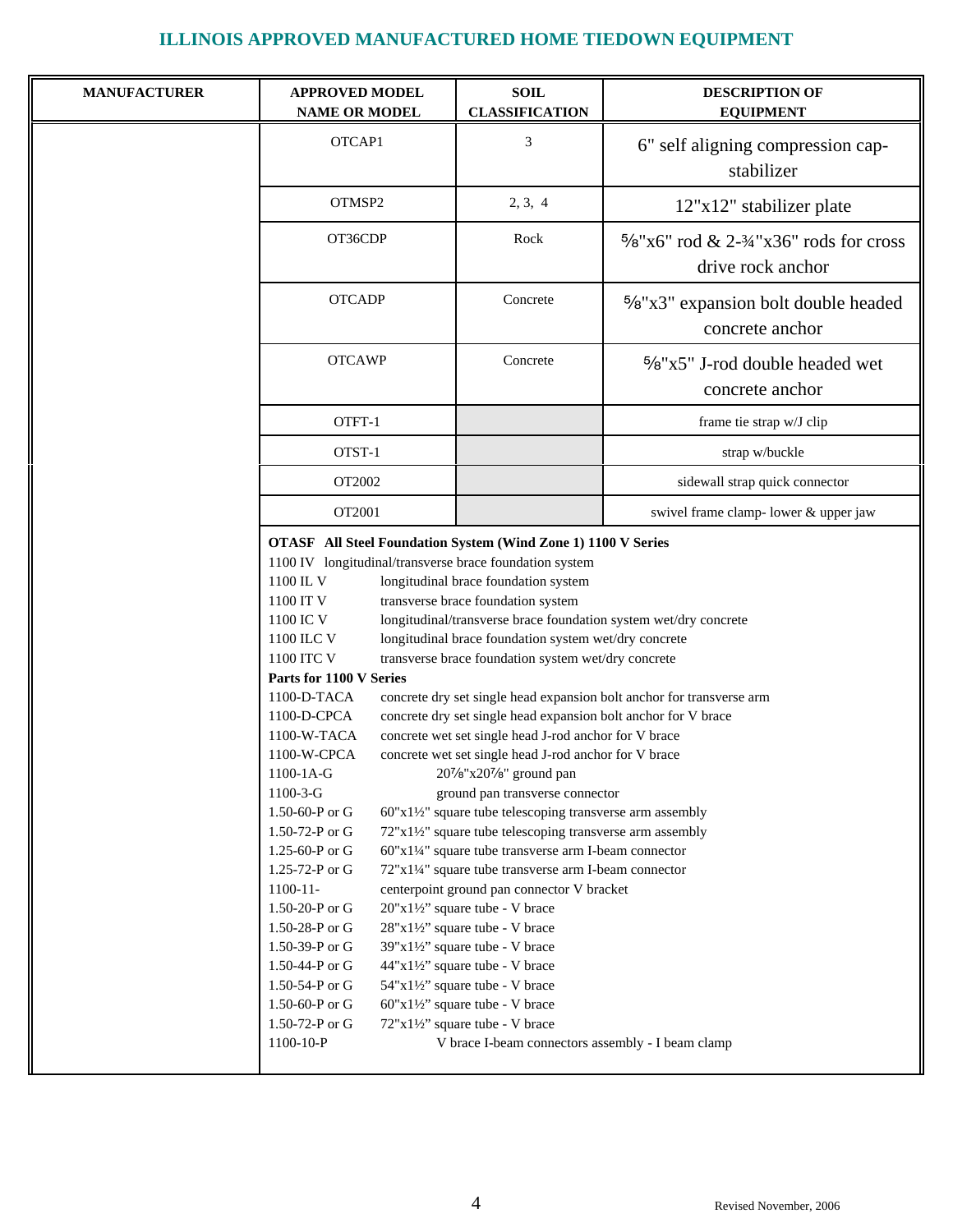| <b>MANUFACTURER</b>               | <b>APPROVED MODEL</b><br><b>NAME OR MODEL</b> |                           | <b>SOIL</b><br><b>CLASSIFICATION</b> | <b>DESCRIPTION OF</b><br><b>EQUIPMENT</b>               |
|-----------------------------------|-----------------------------------------------|---------------------------|--------------------------------------|---------------------------------------------------------|
|                                   | 30DH                                          |                           | $\overline{2}$                       | 3/4" x 30" double headed anchor w/2-4" helix            |
|                                   | 3646                                          |                           | 2,3,4                                | 3/4" x 36" double headed anchor w/2-4" helix            |
| <b>Stylecrest Manufacturing</b>   | FH <sub>6</sub>                               |                           |                                      | Frame buckle                                            |
| 600 Hagerty Drive<br>P.O. Box 690 | 36SH                                          |                           | 2,3,4                                | 5/8" x 36" double headed anchor w/6" helix              |
| Freemont, OH 43420                | 48SH                                          |                           | 2,3,4                                | $5/8$ " x 48" double headed anchor w/6" helix           |
|                                   | 48233                                         |                           |                                      | Stabilizer plate                                        |
|                                   | 48220                                         |                           |                                      | Stabilizer plate                                        |
|                                   | Part#                                         | Model #                   |                                      |                                                         |
|                                   | 59080                                         | MI12H<br>$5/8$            | 3,4A                                 | 5%"X48" single headed anchor w/6" helix                 |
|                                   | 59085                                         | MI12H<br>$\frac{3}{4}$    | 3,4A                                 | 3/4'x48" single headed anchor w/6" helix                |
|                                   | 59090                                         | MI22 <sup>5</sup> /8      | $\overline{2}$                       | $\frac{5}{8}$ "x30" double headed anchor w/2-4" helixes |
|                                   | 59095                                         | MI223/4                   | $\overline{2}$                       | 3/4"x30" double headed anchor w/2-4" helixes            |
|                                   | 59250                                         | MI2H6                     | 3                                    | 3/4'x36" single headed anchor w/6" helix                |
|                                   | 59120                                         | MIJ2                      | concrete                             | 5%"x12" double headed anchor J-rod slab anchor          |
|                                   | 59292                                         | <b>MLATS</b><br><b>TA</b> |                                      | lateral stabilizer plate                                |
|                                   | 59135                                         | <b>BISB</b>               |                                      | slotted bolt and nut                                    |
|                                   | 59150                                         | <b>MS35</b>               |                                      | 11/4"x35' galvanized strap                              |
| Tie Down Engineering, Inc.        | 59155                                         | <b>MS37</b>               |                                      | 11/4"x37' galvanized strap                              |
| 5901 Wheaton Drive                | 59160                                         | <b>MS42</b>               |                                      | 11/4"x42' galvanized strap                              |
| Atlanta, Georgia 30336            | 59165                                         | <b>MS60</b>               |                                      | 11/4"x60' galvanized strap                              |
|                                   | 59170                                         | <b>MS600</b>              |                                      | 11/4"x600' galvanized strap                             |
|                                   | 59185                                         | MHT6                      |                                      | 11/4"x6' frame tie w/hook                               |
|                                   | 59190                                         | MHT7                      |                                      | 11/4"x7' frame tie w/hook                               |
|                                   | 59195                                         | MHT8                      |                                      | 11/4"x8' frame tie w/hook                               |
|                                   | 59210                                         | MHT10                     |                                      | 11/4"x10' frame tie w/hook                              |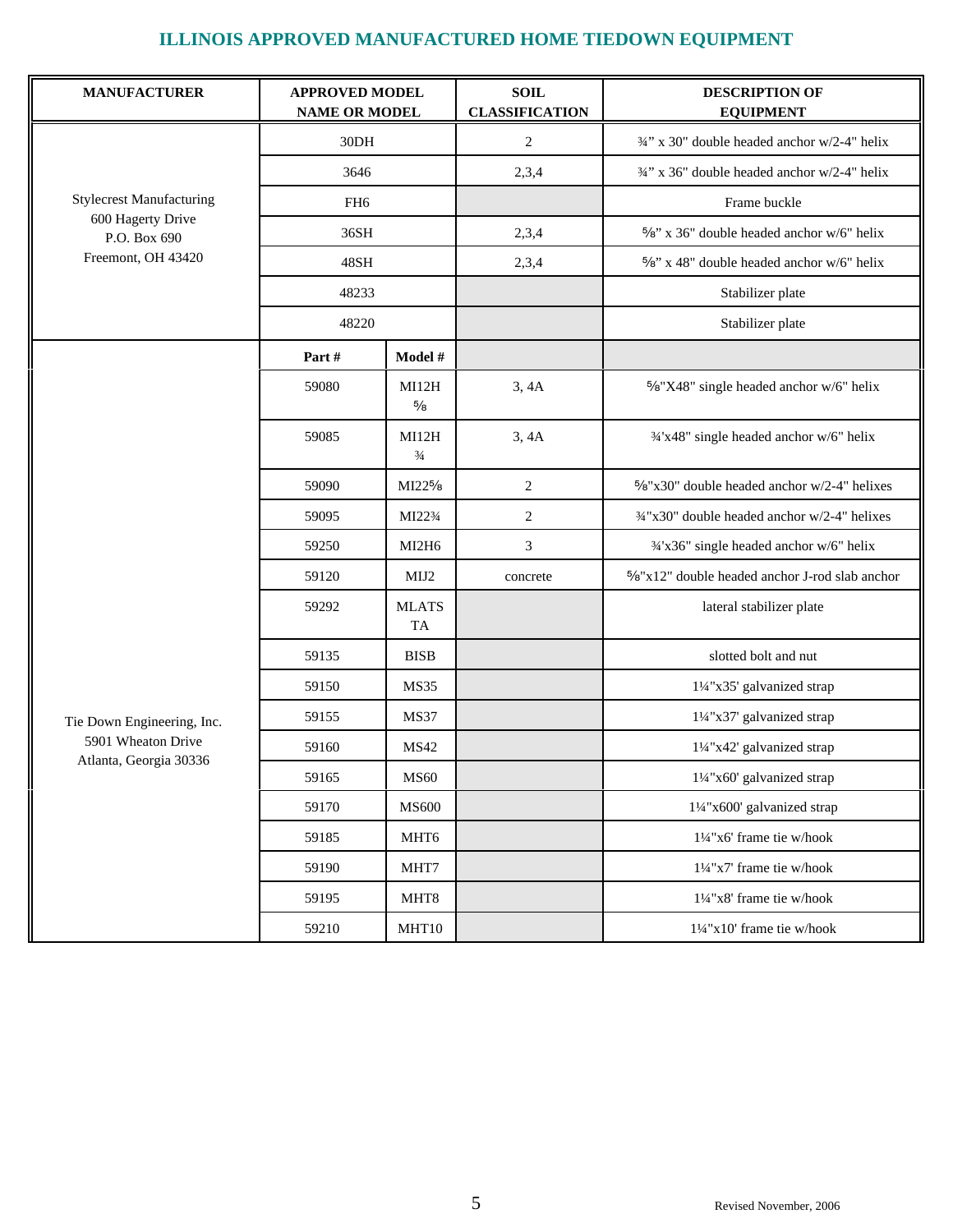| <b>MANUFACTURER</b>        | <b>APPROVED MODEL</b><br><b>NAME OR MODEL</b> |                   | <b>SOIL</b><br><b>CLASSIFICATION</b> | <b>DESCRIPTION OF</b><br><b>EQUIPMENT</b>                                                       |
|----------------------------|-----------------------------------------------|-------------------|--------------------------------------|-------------------------------------------------------------------------------------------------|
|                            | 59211                                         | MHT12             |                                      | 11/4"x12' frame tie w/hook                                                                      |
|                            | 59212                                         | MHT15             |                                      | 11/4"x15' frame tie w/hook                                                                      |
|                            | 59141                                         | MBU7              |                                      | 11/4"x7' frame tie w/buckle                                                                     |
|                            | 59142                                         | MBU8              |                                      | 11/4"x8' frame tie w/buckle                                                                     |
|                            | 59138                                         | MBU <sub>10</sub> |                                      | $1\frac{1}{4}$ "x10' frame tie w/buckle                                                         |
|                            | 59144                                         | MBU12             |                                      | 11/4"x12' frame tie w/buckle                                                                    |
|                            | 59143                                         | MBU15             |                                      | $1\frac{1}{4}$ "x15' frame tie w/buckle                                                         |
|                            | 59007                                         | 59007             | 2, 3, 4A, 4B                         | Vector Dynamics Foundation System-1000 psf soil<br>bearing capacity                             |
| Tie Down Engineering, Inc. | 59280                                         | 59280             |                                      | V-Drive anchor for use with Vector Dynamics                                                     |
| 5901 Wheaton Drive         | 59291                                         | 59291             |                                      | Self driving stabilizer plate                                                                   |
| Atlanta, Georgia 30336     | 59091                                         | 59091             | 2, 3                                 | Deep set ground anchor stabilizing anchor<br>3/4"x30" double headed anchor w/2-4" helixes       |
|                            | 59092                                         | 59092             | 2, 3                                 | Deep set ground anchor stabilizing anchor<br>3/4"x36" double headed anchor w/2-6 and 4" helixes |
|                            | 59002                                         | 59002             |                                      | Swivel strap connector                                                                          |
|                            | 59003                                         | 59003             |                                      | 3" swivel strap frame connector                                                                 |
|                            | 59004                                         | 59004             |                                      | 4" swivel strap frame connector                                                                 |
|                            | 59005                                         | 59005             |                                      | Adjustable swivel strap frame connector                                                         |
|                            | 59009                                         | 59009             |                                      | Longitudinal anchor beam connector                                                              |
|                            | 59011                                         | 59011             |                                      | Longitudinal anchor beam clamp                                                                  |
|                            | 59175                                         | <b>BCS</b>        |                                      | Crimping seal for 11/4" strap                                                                   |
|                            | 59207                                         | 59207             |                                      | 11/4"x5' strap w/swivel connector                                                               |
|                            | 59208                                         | 59208             |                                      | 11/4"x6' strap w/swivel connector                                                               |
|                            | 59209                                         | 59209             |                                      | 11/4"x7' strap w/swivel connector                                                               |
|                            | 59213                                         | 59213             |                                      | 11/4"x8' strap w/swivel connector                                                               |
|                            | 59217                                         | 59217             |                                      | 11/4"x9' strap w/swivel connector                                                               |
|                            | 59097                                         | M607              | 4B                                   | 3/4"x60" double headed anchor w/6 and 4" helixes                                                |
|                            | 59098                                         | M608              | 4B                                   | 3/4"x56' double headed anchor w/8" helix                                                        |
|                            | 59110                                         | <b>MRA</b>        | $\mathbf{1}$                         | 3/4"x30" or 48" cross drive double headed anchor                                                |
|                            | 59115                                         | MIT <sub>2</sub>  | concrete                             | 3/4"x8" threaded rod double headed patio anchor                                                 |
|                            | 59125                                         | MICS <sub>2</sub> | concrete                             | Patio anchor w/expansion bolt                                                                   |
|                            | 59285                                         | 59285             |                                      | Lateral stabilizer for class 4B soil                                                            |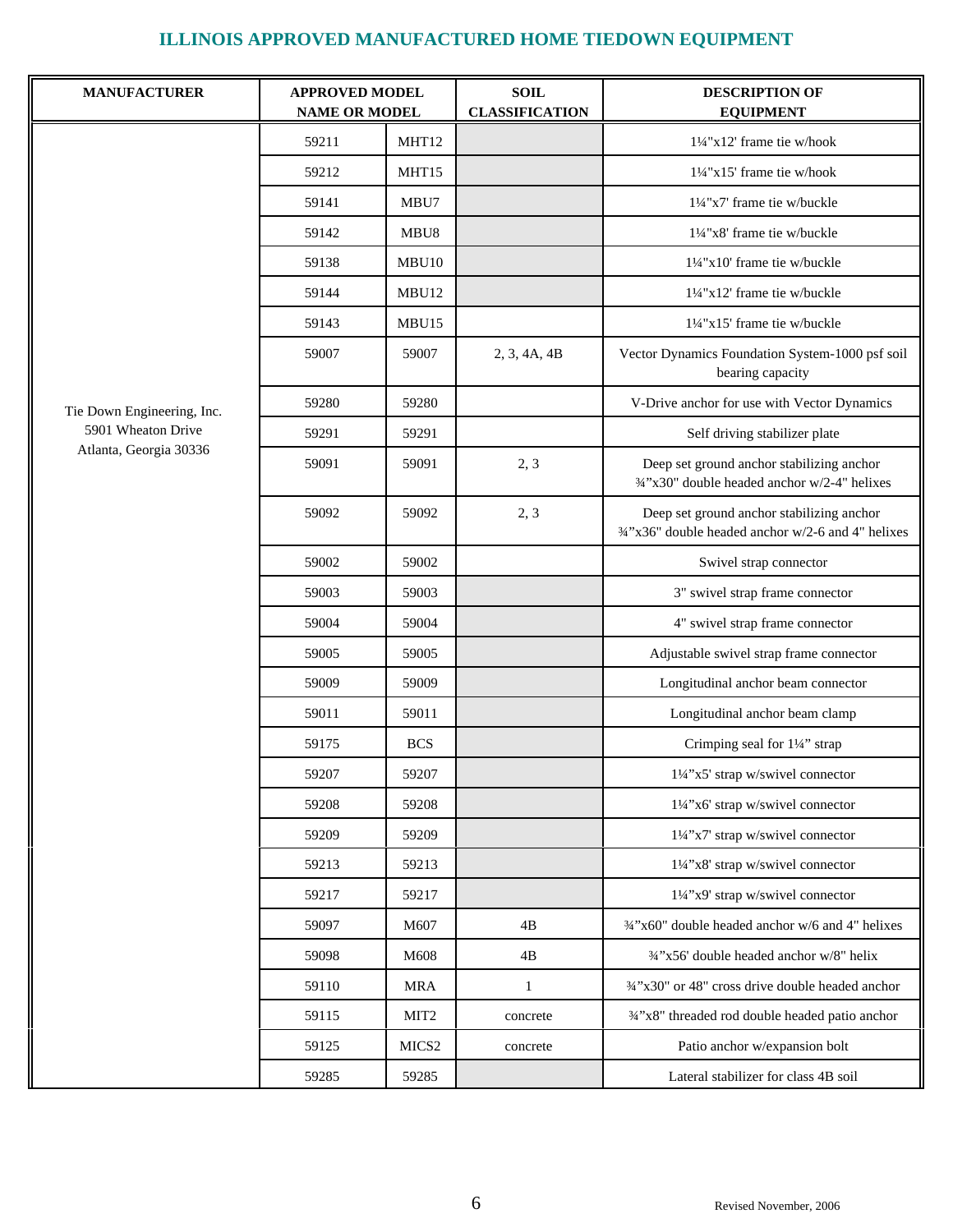| <b>MANUFACTURER</b> | <b>APPROVED MODEL</b><br><b>NAME OR MODEL</b>                                                                  | <b>SOIL</b><br><b>CLASSIFICATION</b>                                                                                        | <b>DESCRIPTION OF</b><br><b>EQUIPMENT</b>      |  |  |
|---------------------|----------------------------------------------------------------------------------------------------------------|-----------------------------------------------------------------------------------------------------------------------------|------------------------------------------------|--|--|
|                     |                                                                                                                |                                                                                                                             |                                                |  |  |
|                     |                                                                                                                |                                                                                                                             |                                                |  |  |
|                     | Xi Foundation System-Longitudinal and Lateral Bracing System<br>3 ft <sup>2</sup> L2SD Foundation Pad<br>59271 |                                                                                                                             |                                                |  |  |
|                     | 59311                                                                                                          |                                                                                                                             |                                                |  |  |
|                     | 59012                                                                                                          | 3 ft <sup>2</sup> L2SD/Xi Foundation Pad                                                                                    |                                                |  |  |
|                     | 59272                                                                                                          | 39" Longitudinal Strut                                                                                                      |                                                |  |  |
|                     | 59288                                                                                                          | <b>Longitudinal Beam Clamp</b><br><b>Vector Tension Head</b>                                                                |                                                |  |  |
|                     | 59282                                                                                                          |                                                                                                                             |                                                |  |  |
|                     | 48617                                                                                                          | Vector Diagonal Connector<br>Lower Strut Arm                                                                                |                                                |  |  |
|                     | 48618                                                                                                          |                                                                                                                             |                                                |  |  |
|                     | 83850Z                                                                                                         | <b>Upper Strut Arm</b><br><sup>3</sup> / <sub>8</sub> "x 3" Concrete Wedge Anchor                                           |                                                |  |  |
|                     | 48625                                                                                                          | <b>System Pier Base</b>                                                                                                     |                                                |  |  |
|                     | 48625-1                                                                                                        | Pier Base Center Post                                                                                                       |                                                |  |  |
|                     | 48625-2                                                                                                        |                                                                                                                             |                                                |  |  |
|                     | 48625-3                                                                                                        | Pier Base Outer Leg<br>Pier Base Plate                                                                                      |                                                |  |  |
|                     | 48629                                                                                                          | 17½ Strut                                                                                                                   |                                                |  |  |
|                     | 48626                                                                                                          | <b>System Pier Extension Post</b>                                                                                           |                                                |  |  |
|                     | 48626-1                                                                                                        | <b>Pier Extension Post</b>                                                                                                  |                                                |  |  |
|                     | 48628                                                                                                          | K System Pier Adjuster                                                                                                      |                                                |  |  |
|                     | 48628-1                                                                                                        | <b>Adjuster Plate</b>                                                                                                       |                                                |  |  |
|                     | 48628-2                                                                                                        | 3/4" Diameter Stud                                                                                                          |                                                |  |  |
|                     | 48617                                                                                                          | 1½" Square Telescoping Strut                                                                                                |                                                |  |  |
|                     | 48617-1                                                                                                        | 1½" Square Tube                                                                                                             |                                                |  |  |
|                     | 48617-2                                                                                                        | <b>Strut End Bracket</b>                                                                                                    |                                                |  |  |
|                     | 48618                                                                                                          | 134" Square Telescoping Strut                                                                                               |                                                |  |  |
|                     | 83850Z                                                                                                         | $\frac{1}{2}$ " x 5" J-bolt                                                                                                 |                                                |  |  |
|                     | 59013                                                                                                          | 44" Longitudinal Strut                                                                                                      |                                                |  |  |
|                     | 59306                                                                                                          |                                                                                                                             | Xi Pad Assembly for Block Pier                 |  |  |
|                     | 59315-1                                                                                                        | Hardware Kit, Xi Lateral Strut                                                                                              |                                                |  |  |
|                     | 59315                                                                                                          |                                                                                                                             | Xi Lateral Strut, 5' with Hardware             |  |  |
|                     | 59318                                                                                                          |                                                                                                                             | Xi Lateral Strut, 6' with Hardware             |  |  |
|                     | 39319                                                                                                          | Xi System w/5' Lateral Strut                                                                                                |                                                |  |  |
|                     | 39320                                                                                                          | Xi System w/6' Lateral Strut                                                                                                |                                                |  |  |
|                     | 59026                                                                                                          |                                                                                                                             | LSD Hardware Kit, (2 beam clamps, 2 pad clips, |  |  |
|                     |                                                                                                                | bolts/nuts)                                                                                                                 |                                                |  |  |
|                     | 59023                                                                                                          | LSD Hardware Kit for Poured Concrete (includes<br>expansion bolts)<br>Xi Lateral Hardware Kit for Poured Concrete (includes |                                                |  |  |
|                     |                                                                                                                |                                                                                                                             |                                                |  |  |
|                     | 59322-1                                                                                                        |                                                                                                                             |                                                |  |  |
|                     |                                                                                                                | expansion bolts)                                                                                                            |                                                |  |  |
|                     |                                                                                                                |                                                                                                                             |                                                |  |  |
|                     |                                                                                                                |                                                                                                                             |                                                |  |  |